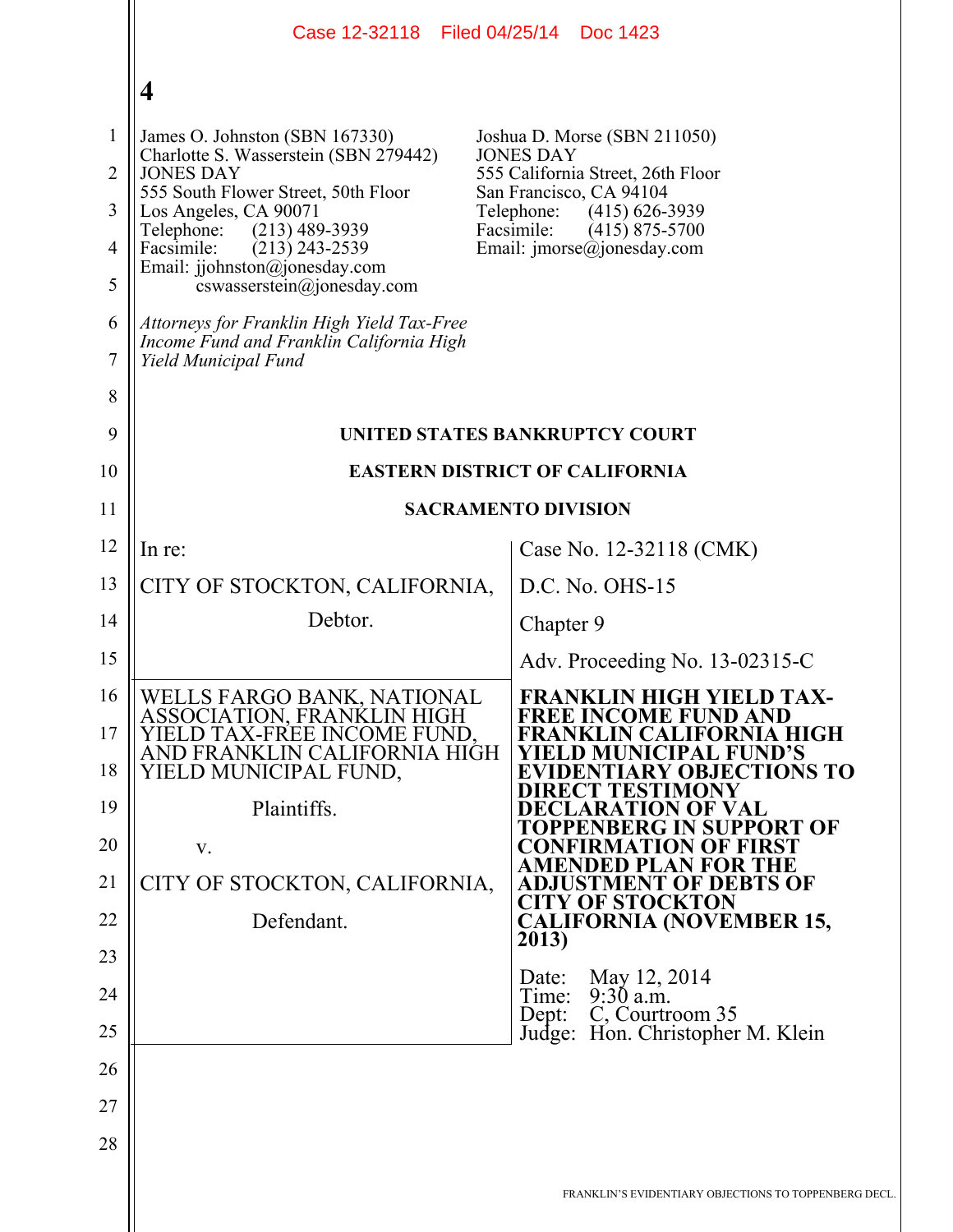## Case 12-32118 Filed 04/25/14 Doc 1423

3 4 5 Franklin High Yield Tax-Free Income Fund and Franklin California High Yield Municipal Fund (collectively, "Franklin") respectfully submit the following evidentiary objections to the *Direct Testimony Declaration Of Val Toppenberg In Support Of Confirmation Of First Amended Plan For The Adjustment Of Debts Of City Of Stockton, California (November 15, 2013)* [Docket No. 1367 / Adv. Pro. Docket No. 62]. Franklin incorporates herein its concurrently filed *Motion To Exclude Portions Of Testimony Of Val Toppenberg*.

| 7                                                                  | PARAGRAPH OBJECTED TO                                                                                                                                                                                                                                                                                                                                                                                                                                                                                                                                                                                                                                                                                                                                                                                                                                                                                                                                                                                                                                                         | <b>GROUNDS FOR OBJECTION</b>                                                                                                                                                                                                                                                                                                                                                                                                                                                                                                                                                                                                                                                                                                                                                                        |
|--------------------------------------------------------------------|-------------------------------------------------------------------------------------------------------------------------------------------------------------------------------------------------------------------------------------------------------------------------------------------------------------------------------------------------------------------------------------------------------------------------------------------------------------------------------------------------------------------------------------------------------------------------------------------------------------------------------------------------------------------------------------------------------------------------------------------------------------------------------------------------------------------------------------------------------------------------------------------------------------------------------------------------------------------------------------------------------------------------------------------------------------------------------|-----------------------------------------------------------------------------------------------------------------------------------------------------------------------------------------------------------------------------------------------------------------------------------------------------------------------------------------------------------------------------------------------------------------------------------------------------------------------------------------------------------------------------------------------------------------------------------------------------------------------------------------------------------------------------------------------------------------------------------------------------------------------------------------------------|
| 8<br>9<br>10<br>11<br>12<br>13<br>14<br>15<br>16<br>17<br>18<br>19 | Oak Park generates some revenue from<br>3.<br>the baseball fields, tennis courts and the ice<br>rink, but this revenue is far short of the<br>expenditures for maintenance and operations.<br>All three properties have been able to cover<br>their operational deficits only through the<br>infusion of subsidies from the City. The golf<br>fund, comprised of costs and revenues related<br>to the two golf courses, lost \$335,341 in the<br>fiscal year ending June 30, 2013, $$275,441$ in<br>FY 11-12, and \$365,879 in FY 10-11. See<br>Wren DTD, Exs. A, B. In fact, the golf courses<br>have lost money every fiscal year going back to<br>2005-06. Based on the City's projections, the<br>financial performance of the golf courses will<br>not improve in the foreseeable future. This<br>continued poor performance is due to many<br>factors, including the recent economic<br>downturn, limited disposable income available<br>to residents in Stockton and San Joaquin<br>County and recreational trends of younger<br>populations moving away from golfing. | Franklin objects to the underlined statements in<br>this paragraph because they consist of opinion<br>testimony that is inadmissible given that Mr.<br>Toppenberg's knowledge, skill, experience,<br>training and education do not render him<br>qualified as an expert regarding the matters to<br>which he is testifying. FED. R. EVID. 702.<br>Franklin incorporates herein its <i>Motion To</i><br>Exclude Portions of Testimony of Val<br>Toppenberg.                                                                                                                                                                                                                                                                                                                                          |
| 20<br>21<br>22<br>23<br>24<br>25<br>26<br>27<br>28                 | The City has evaluated the leasehold value<br>4.<br>of the Golf Course/Park Properties in order to<br>consider its options with regard to these<br>properties. The City initially retained two<br>appraisers, Kenneth Hopper of Real Property<br>Analysts and Kevin Ziegenmeyer of Seevers<br>Jordan Ziegenmeyer, to appraise the leasehold<br>interest of properties. While no appraisal was<br>ever completed, these appraisers, during their<br>conversations with me and other<br>representatives of the City, informed the City<br>that the golf course and park leases $-subject$ as<br>they are to both the terms of the leases and to<br>various use restrictions, and in light of the fact<br>that the leases of the park and golf courses<br>have lost significant amounts of money solely<br>on an operational basis (before debt service)<br>every year for many years (and are projected<br>$-1-$                                                                                                                                                                | Franklin objects to the underlined portions of<br>this paragraph to the extent offered to prove the<br>truth of the matters asserted, because they<br>contain hearsay statements purportedly made<br>by Kenneth Hopper and Kevin Ziegenmeyer.<br>FED. R. EVID. 801, 802. Franklin further<br>objects to the italicized portions of this<br>paragraph because it consists of opinion<br>testimony that is inadmissible given that Mr.<br>Toppenberg's knowledge, skill, experience,<br>training and education do not render him<br>qualified as an expert regarding the matters to<br>which he is testifying. FED. R. EVID. 702.<br>Franklin incorporates herein its Motion To<br><b>Exclude Portions of Testimony of Val</b><br>Toppenberg.<br>FRANKLIN'S EVIDENTIARY OBJECTIONS TO TOPPENBERG DECL |

1

6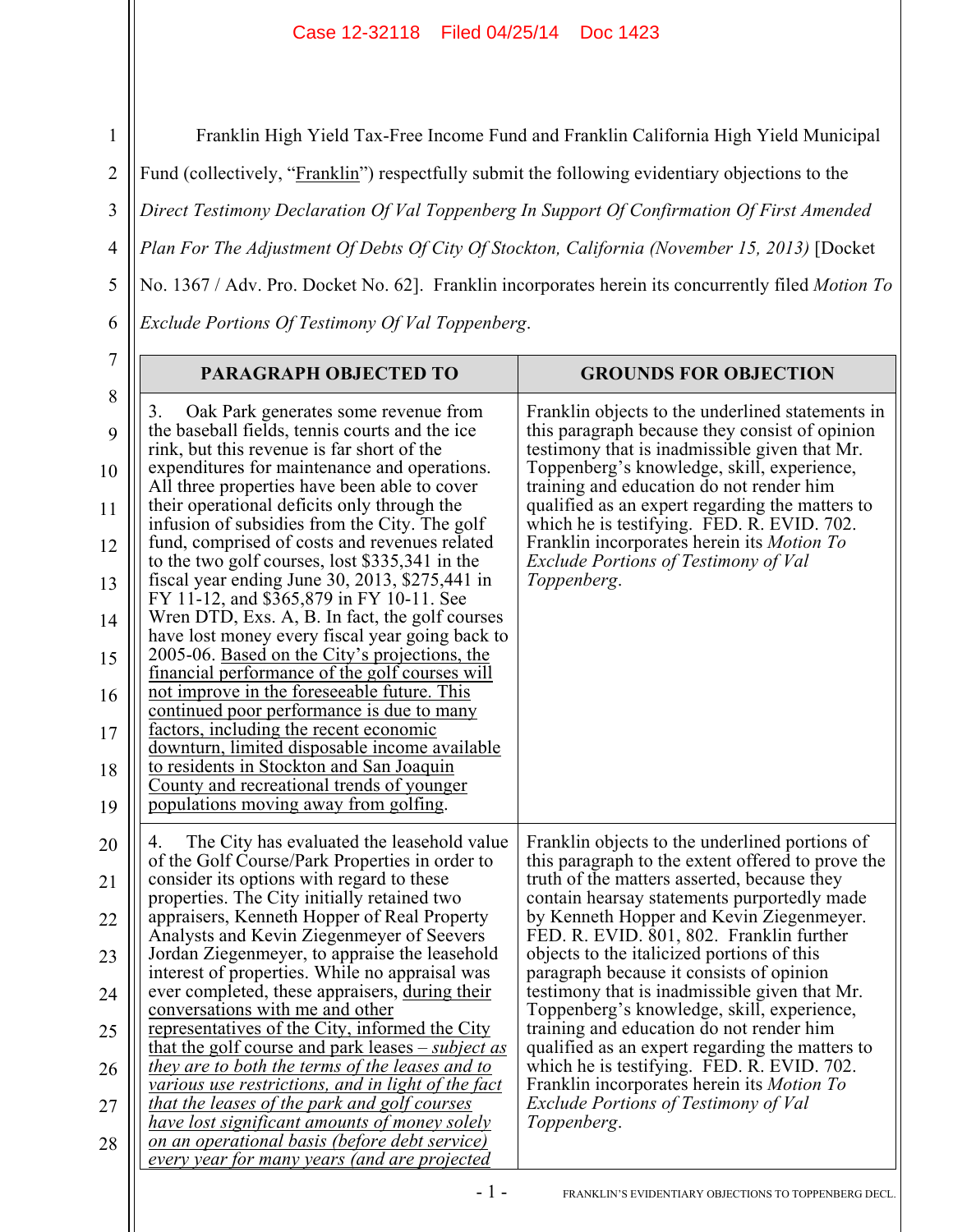## Case 12-32118 Filed 04/25/14 Doc 1423

| $\mathbf 1$    | PARAGRAPH OBJECTED TO                                                                                                                                 | <b>GROUNDS FOR OBJECTION</b>                                                                                                                    |
|----------------|-------------------------------------------------------------------------------------------------------------------------------------------------------|-------------------------------------------------------------------------------------------------------------------------------------------------|
| $\overline{2}$ | <u>to continue to lose money) – would likely result</u><br>in a formal appraisal report showing that the                                              |                                                                                                                                                 |
| 3              | leases have no value. As a result, the City and<br>these appraisers mutually agreed that there was<br>no point to continuing with a full appraisal.   |                                                                                                                                                 |
| 4              |                                                                                                                                                       |                                                                                                                                                 |
| 5              | Based on my personal experience with the<br>5.<br>City, my review of the historical operating<br>information for the Golf Course/Park                 | Franklin objects to the statements in this<br>paragraph because they consist of opinion<br>testimony that is inadmissible given that Mr.        |
| 6              | Properties, my review of documents discussing<br>the issue of attempting to operate the Swenson                                                       | Toppenberg's knowledge, skill, experience,<br>training and education do not render him                                                          |
| $\overline{7}$ | and Van Buskirk golf courses at a profit,<br>including the costs of deferred maintenance and                                                          | qualified as an expert regarding the matters to<br>which he is testifying. FED. R. EVID. 702.                                                   |
| 8<br>9         | capital improvements required, in view of the<br>deferred maintenance and capital                                                                     | Franklin incorporates herein its Motion To<br>Exclude Portions of Testimony of Val                                                              |
| 10             | improvements required at Oak Park, the yearly<br>subsidies that must be paid by the City to cover<br>operational deficits run by the golf courses, my | Toppenberg. To the extent Mr. Toppenberg<br>offers the testimony in this paragraph in his<br>capacity as a fact witness, Franklin objects to it |
| 11             | conversations with the City's appraisers, and<br>past, current, and projected economic                                                                | because it is speculative, and lacks foundation.<br>FED. R. EVID. 602. Franklin further objects                                                 |
| 12             | conditions in the City, I believe that the<br>prospect of ever operating the three properties                                                         | to this paragraph because it contains improper<br>opinion testimony that is not rationally based                                                |
| 13             | at a profit are extremely remote and as a result,<br>a lease of Oak Park, Swenson Golf Course and                                                     | on Mr. Toppenberg's perception and is not<br>helpful to clearly understand his testimony or to                                                  |
| 14             | Van Buskirk Golf Course would have virtually<br>no value to a third party.                                                                            | determine a fact in issue. FED. R. EVID. 701.                                                                                                   |
| 15             | On pp. 46-47 of its brief, Franklin sets<br>14.<br>forth a chart purporting to characterize the                                                       | Franklin objects to the statements in this<br>paragraph because they consist of opinion                                                         |
| 16             | distribution to various creditors. Many of these<br>characterizations are incorrect or misleading. I                                                  | testimony that is inadmissible given that Mr.<br>Toppenberg's knowledge, skill, experience,                                                     |
| 17<br>18       | can attest specifically that Franklin's<br><i>characterizations of the settlements with</i>                                                           | training and education do not render him<br>qualified as an expert regarding the matters to                                                     |
| 19             | Assured and NPFG are based on flawed<br>assumptions regarding the value of the                                                                        | which he is testifying. FED. R. EVID. 702.<br>Franklin incorporates herein its Motion To                                                        |
| 20             | property underlying each settlement.<br>Franklin's chart assumes certain values for the<br>leased properties underlying the Assured and               | Exclude Portions of Testimony of Val<br><i>Toppenberg.</i> Franklin further objects because<br>this testimony misstates the arguments made in   |
| 21             | NPFG settlements. The property related to the<br>Assured settlement is 400 E. Main, discussed                                                         | Franklin's brief and is not the best evidence<br>thereof. FED. R. EVID. 1002.                                                                   |
| 22             | above. The properties related to the NPFG<br>settlements include the Stewart/Eberhardt                                                                |                                                                                                                                                 |
| 23             | Building, an essential services building (as<br>defined by Cal. Health & Safety Code $\S$ 16007)                                                      |                                                                                                                                                 |
| 24             | that is home to several essential City<br><i>operations, and the Stockton Arena, home to</i><br>the Stockton Thunder and a variety of                 |                                                                                                                                                 |
| 25             | <i>performing arts and other events.</i> The City has<br>not appraised any of these properties. This is in                                            |                                                                                                                                                 |
| 26             | part because secured deals, like those with<br>Assured and NPFG, don't require appraisals.                                                            |                                                                                                                                                 |
| 27             | More importantly, it is because the City<br>exercised its business judgment in determining                                                            |                                                                                                                                                 |
| 28             | that these assets were essential or could not be.                                                                                                     |                                                                                                                                                 |